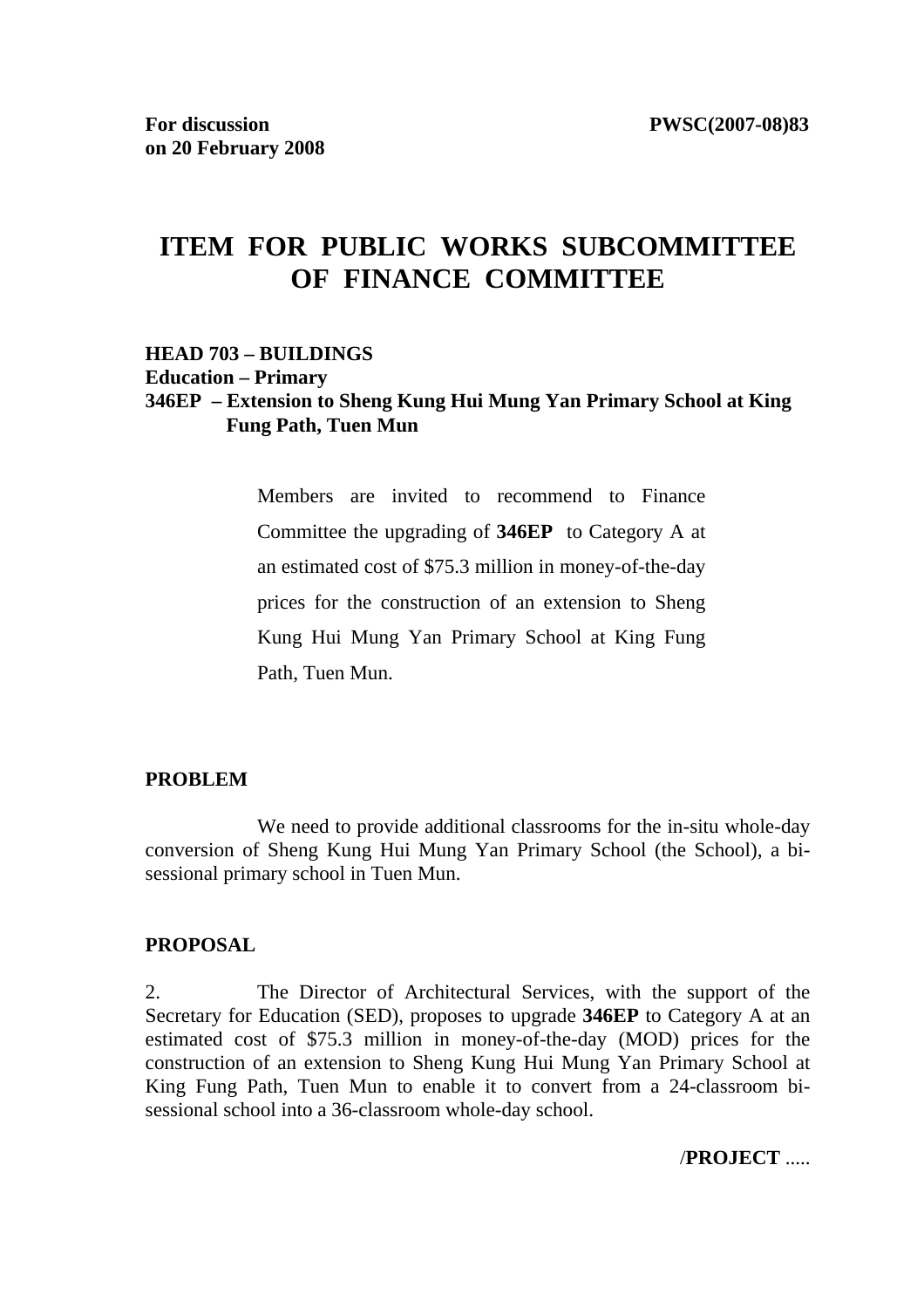### **PROJECT SCOPE AND NATURE**

- 3. The proposed scope of works under **346EP** includes-
	- (a) demolition of an existing one-storey building at the open ground located at the south-eastern part of the school premises. The two small group teaching rooms and transformer room in the one-storey building will be reprovisioned in the existing school building and in the northern part of the site respectively;
	- (b) construction of a seven-storey new extension block on the cleared site to accommodate the following $-$ 
		- (I) new facilities
			- (i) 12 additional classrooms<sup>1</sup>;
			- (ii) three special rooms including a computerassisted learning room;
			- (iii) a multi-purpose area;
			- $(iv)$  a green corner<sup>2</sup>;
			- (v) ancillary accommodation, including a lift and relevant facilities for the handicapped;
		- (II) facilities relocated from existing school building<sup>3</sup>
			- (i) a staff room;
			- (ii) an assembly hall (which can be used for a wide range of physical activities such as badminton, gymnastics and table-tennis);

 $/(c)$  .....

<sup>1</sup> There are already 24 classrooms in the existing school. With these additional 12 classrooms, the School will have a total of 36 classrooms.

 $\overline{2}$  The green corner is a designated area inside the campus to enable students to develop an interest in horticulture and natural environment. The green corner may include a greenhouse, a weather station and planting beds.

<sup>3</sup> The existing staff rooms and assembly hall do not meet the Schedule of Accommodation of the standard 36-classroom primary school.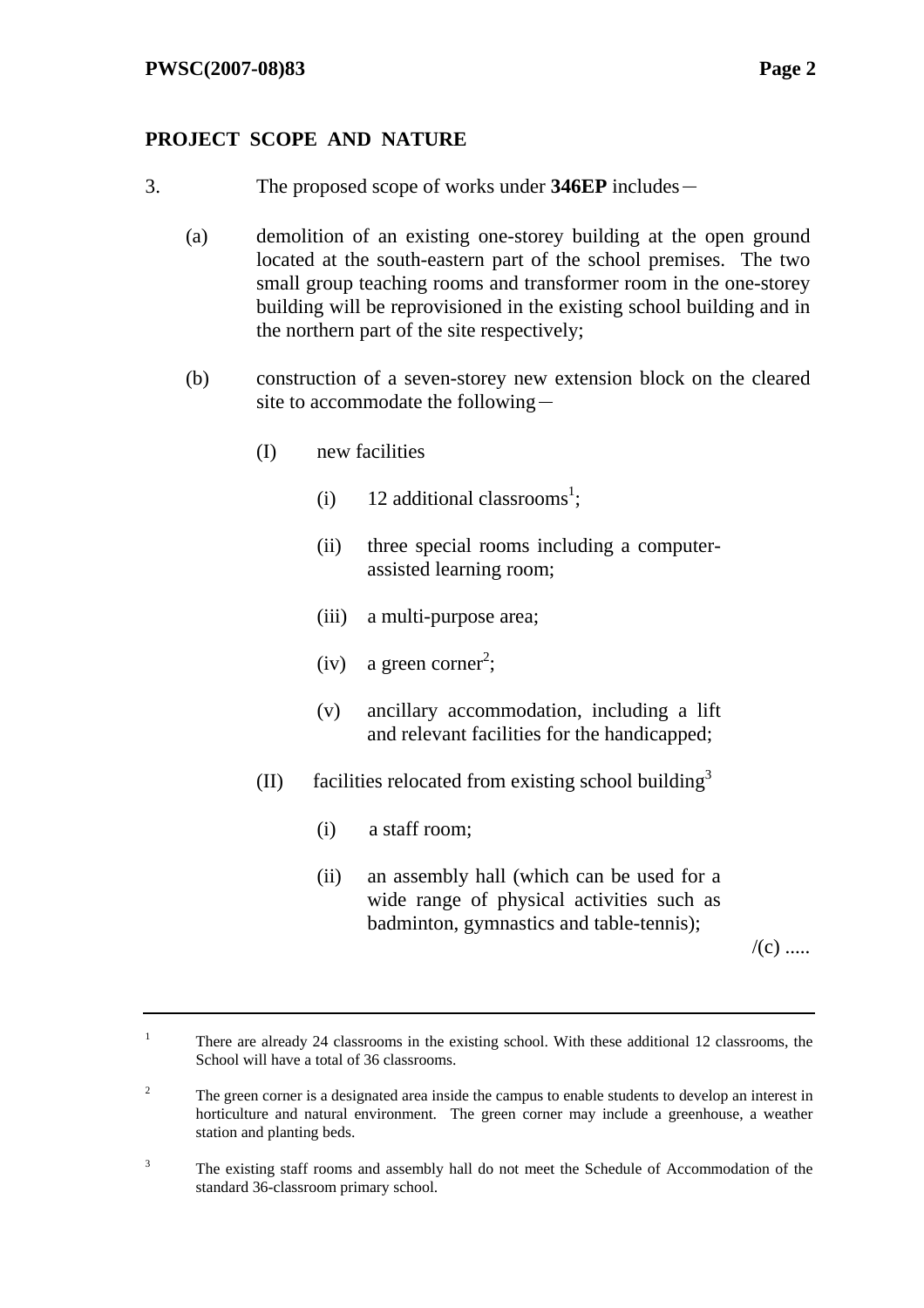- (c) conversion of the substandard facilities, including assembly hall, staff room and library, in the existing school building into the following facilities $-$ 
	- (i) two special rooms;
	- (ii) two small group teaching rooms;
	- (iii) a guidance activity room;
	- (iv) a conference room; and
	- (v) a library.

The primary school, upon completion of the new extension block and of the conversion works in the existing school building, will have all the facilities provided for a standard 36-classroom primary school and will meet the planning target of providing two square metres  $(m<sup>2</sup>)$  of open space per student. A site plan is at Enclosure 1 and views of the school premises (artist's impression) are at Enclosure 2. We plan to start the construction works of the new transformer room in May 2008, followed by the demolition works, construction works and conversion works of the school buildings in November 2008 for completion in July 2010.

### **JUSTIFICATION**

——— ———

> 4. It is Government's policy to implement whole-day primary schooling for all primary school students. In the 2007/08 school year, about 96% of primary school places are in whole-day mode.

> 5. Upon completion, **346EP** will provide 12 additional classrooms to the existing 24-classroom Sheng Kung Hui Mung Yan Primary School premises. The School currently operates a total of 42 classes in its a.m. and p.m. sessions. It is operating six classes at Primary One and plans to maintain this structure for all levels upon its conversion to whole-day operation in-situ, therefore requiring a total of 36 classrooms for operating 36 whole-day classes. We have also taken the opportunity to upgrade the existing facilities of the School up to the prevailing standard. The project will not affect the overall projected supply of primary school places in Tuen Mun District.

> > $/6.$ .....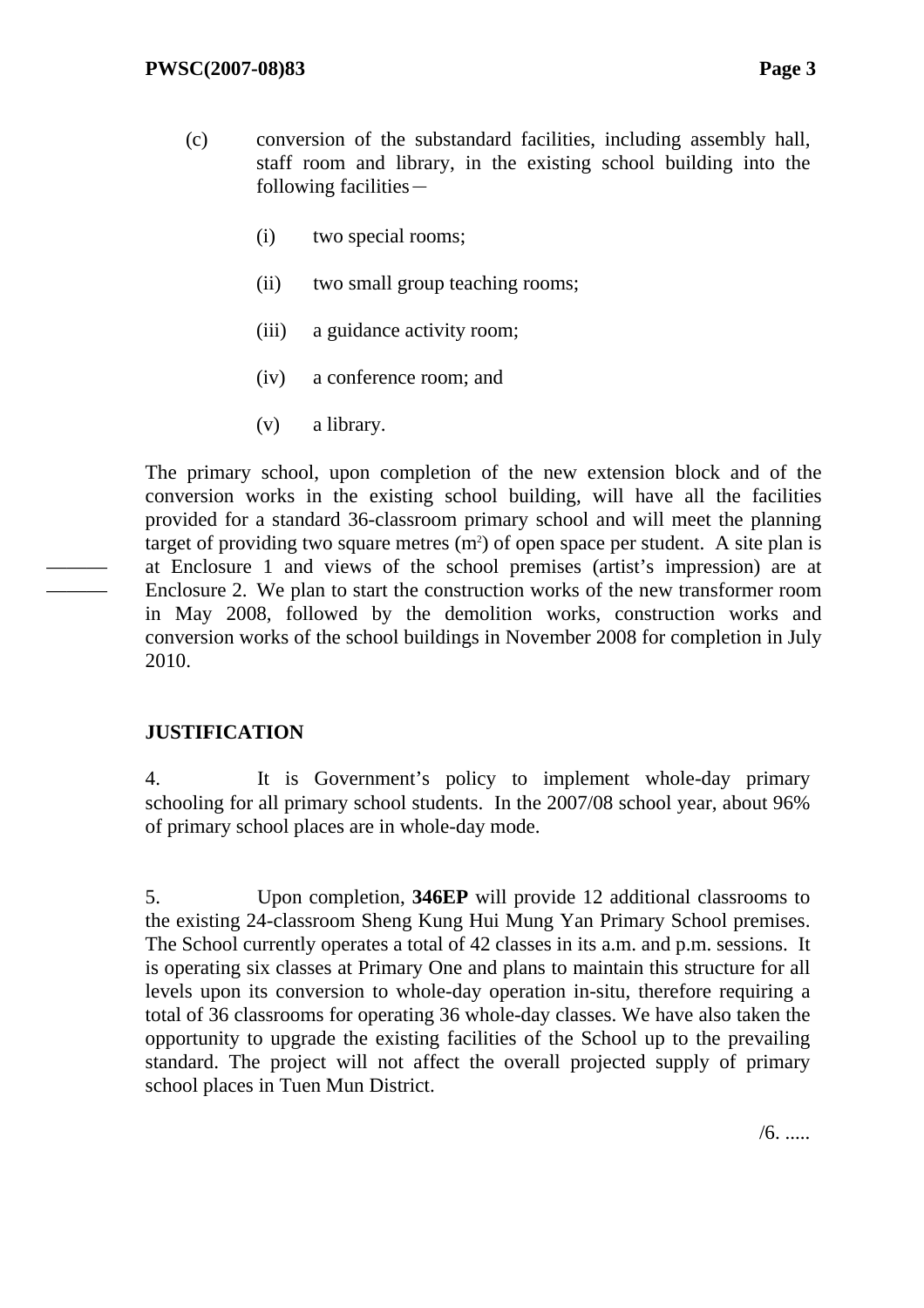/(i) .....

6. We will only be able to arrive at a realistic assessment by mid-2008 whether additional classrooms would be required in the school net in which this project is located to support small class teaching in public sector primary schools with effect from the 2009/10 school year. Since the expanded school premises will already provide 36 classrooms which are considered to be the optimal scale for a standard primary school, any new demand for classrooms should have little impact, if any, on this particular school. The school sponsoring body also agrees that the Government should proceed with this project at its present scope of works and school design without further delay.

#### **FINANCIAL IMPLICATIONS**

7. We estimate the capital cost of the project to be \$75.3 million in MOD prices (see paragraph 8 below), made up as follows –

|     |                                                                                            | \$ million |              |
|-----|--------------------------------------------------------------------------------------------|------------|--------------|
| (a) | Demolition and reprovisioning<br>of transformer room and two<br>small group teaching rooms | 1.5        |              |
| (b) | Foundation                                                                                 | 3.5        |              |
| (c) | <b>Building</b>                                                                            | 31.0       |              |
| (d) | <b>Building services</b>                                                                   | 11.5       |              |
| (e) | Drainage                                                                                   | 3.0        |              |
| (f) | <b>External works</b>                                                                      | 5.0        |              |
| (g) | Conversion works to existing<br>building                                                   | 4.5        |              |
| (h) | Furniture and equipment <sup>4</sup>                                                       | 1.3        | $\sqrt{(i)}$ |
|     |                                                                                            |            |              |

<sup>4</sup> Based on the standard furniture and equipment reference list prepared by the Education Bureau for a new 36-classroom primary school adopting the standard schedule of accommodation. The actual amount will be determined on the basis of a survey on the serviceability of the existing furniture and equipment.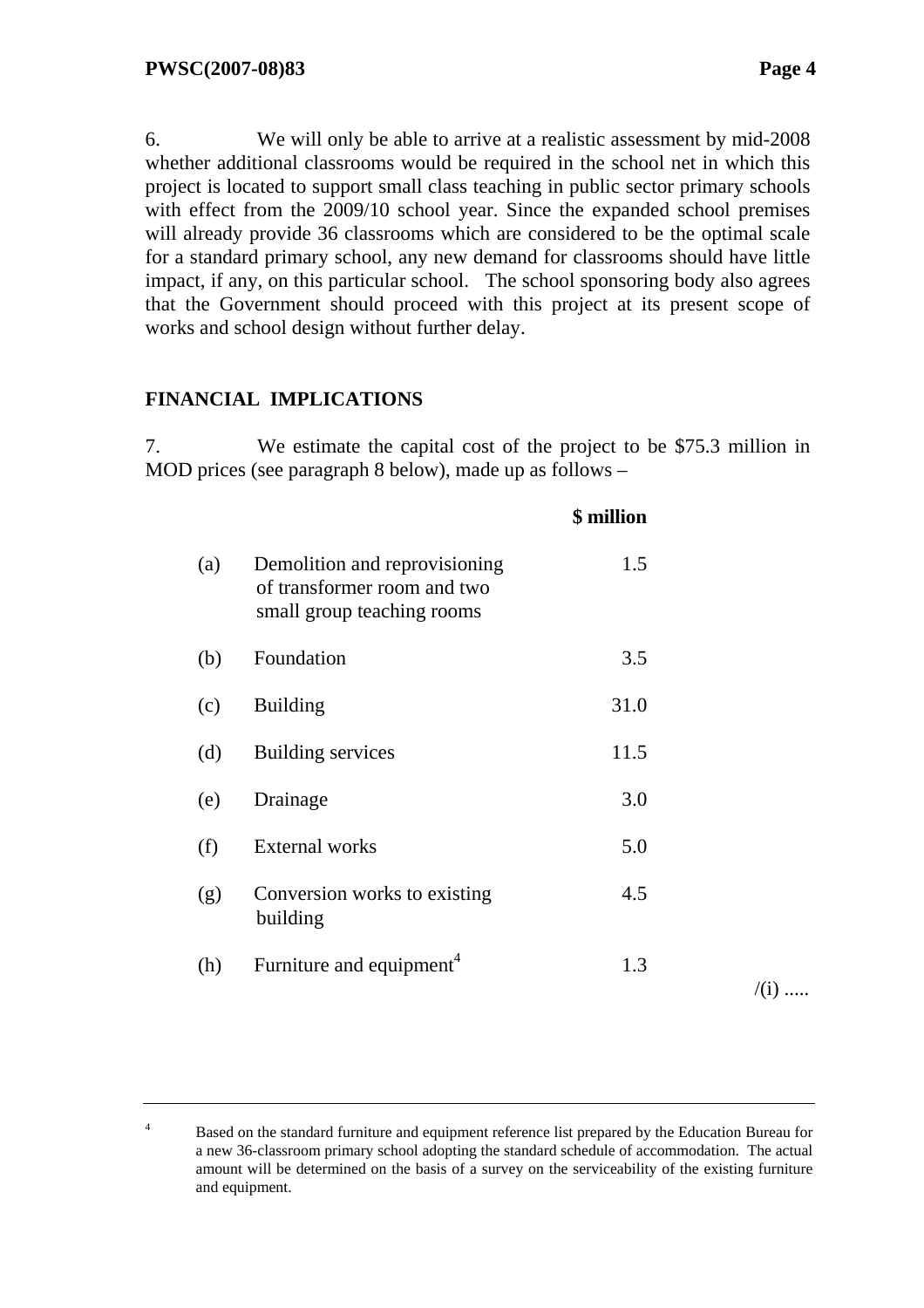———

|          |                                | \$ million |                 |
|----------|--------------------------------|------------|-----------------|
| (i)      | Consultants' fees for $-$      | 5.2        |                 |
|          | Contract administration<br>(i) | 1.2        |                 |
|          | Site supervision<br>(ii)       | 4.0        |                 |
| (i)      | Contingencies                  | 6.5        |                 |
|          | Sub-total                      | 73.0       | (in September   |
| $\rm(k)$ | Provision for price adjustment | 2.3        | 2007 prices)    |
|          | Total                          | 75.3       | (in MOD prices) |
|          |                                |            |                 |

We propose to engage consultants to undertake contract administration and site supervision of the project. A detailed breakdown of the estimate for consultants' fees by man-months is at Enclosure 3. The construction floor area (CFA) of the new extension block of the School is 4 400 m<sup>2</sup>. The estimated construction unit cost, represented by the building and the building services costs of the new block, is \$9,659 per m<sup>2</sup> of CFA in September 2007 prices. We consider this comparable to similar school improvement projects undertaken by the Government.

8. Subject to approval, we will phase the expenditure as follows –

| Year        | \$ million<br>(Sept 2007) | Price adjustment<br>factor | \$ million<br>(MOD) |
|-------------|---------------------------|----------------------------|---------------------|
| $2008 - 09$ | 2.0                       | 1.00750                    | 2.0                 |
| $2009 - 10$ | 20.0                      | 1.01758                    | 20.4                |
| $2010 - 11$ | 27.0                      | 1.02775                    | 27.8                |
| $2011 - 12$ | 12.8                      | 1.03803                    | 13.3                |
| $2012 - 13$ | 11.2                      | 1.05619                    | 11.8                |
|             | 73.0                      |                            | 75.3                |
|             |                           |                            |                     |

/9. .....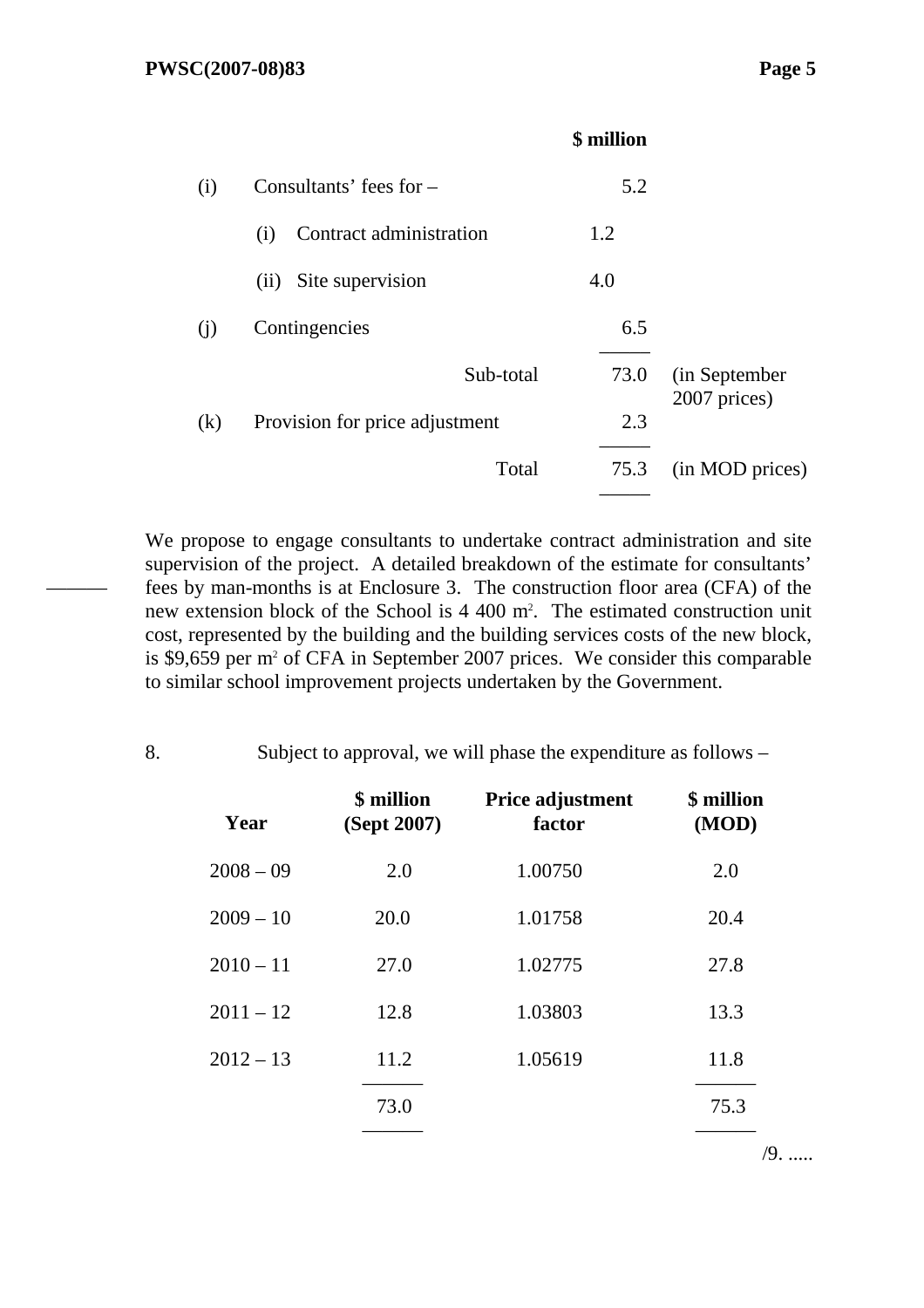9. We have derived the MOD estimates on the basis of the Government's latest forecast of trend rate of change in the prices of public sector building and construction output for the period 2008 to 2013. We will deliver the demolition and construction works through two separate lump sum contracts because we can clearly define the scope of the works in advance. The contract will not provide for price adjustment because the contract period will not exceed 21 months.

10. The cost of furniture and equipment, estimated to be \$1.3 million, will be borne by the Government. This is in line with the existing policy.

11. We estimate the annual recurrent expenditure for **346EP** to be \$29.6 million.

## **PUBLIC CONSULTATION**

12. We consulted the Legislative Council Panel on Education on 24 October 2005 on our review of the School Building Programme. Members supported our recommendation to construct an extension in-situ to enable Sheng Kung Hui Mung Yan Primary School to turn whole-day operation.

### **ENVIRONMENTAL IMPLICATIONS**

13. We engaged a consultant to conduct a Preliminary Environmental Review (PER) for **346EP** in October 2007. The PER recommended installation of insulated windows and air-conditioning for rooms in the new extension block exposed to traffic noise exceeding the limits recommended in the Hong Kong Planning Standards and Guidelines. The recommended mitigation measures include the provision of insulated windows and air-conditioning for one special room on 3/F and 12 classrooms on 2/F, 4/F and 5/F at the south-eastern façade of the new extension block at a cost of \$1.4 million. With such mitigation measures in place, the project would not have long term environmental impacts. We have included the cost of the above mitigation measures as part of the building services in the project estimate.

 $/14.$  .....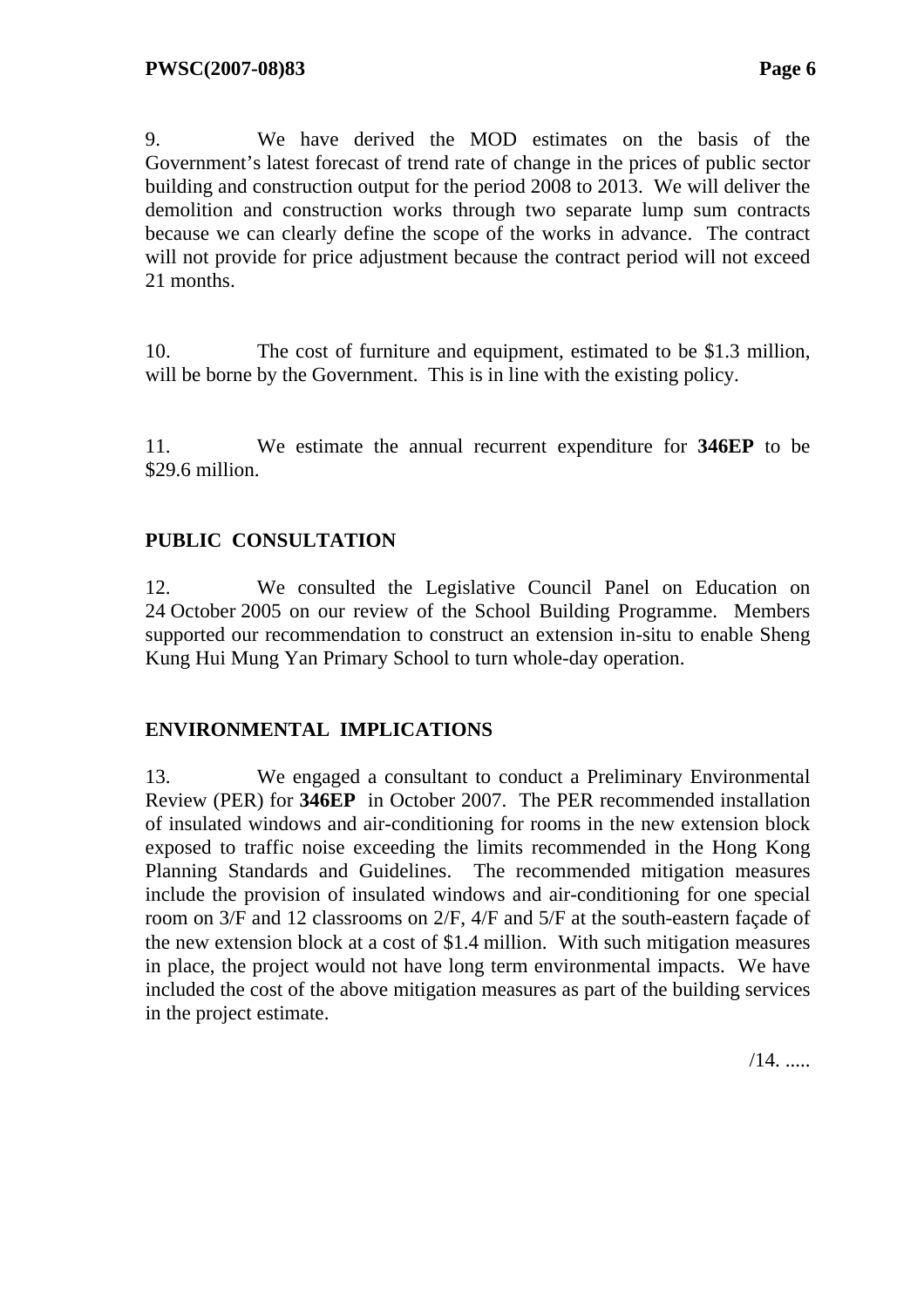14. During construction, we will control noise, dust and site run-off nuisances to within established standards and guidelines through the implementation of mitigation measures in the contract. These include the use of silencers, mufflers, acoustic lining or shields for noisy construction activities, frequent cleaning and watering of the site, and the provision of wheel-washing facilities.

15. We have considered measures in the planning and design stages to reduce the generation of construction waste where possible (e.g. using metal site hoardings and signboards so that these materials can be recycled or reused in other projects). In addition, we will require the contractor to reuse inert construction waste (e.g. use of excavated materials for filling within the site) on site or in other suitable construction sites as far as possible, in order to minimize the disposal of inert construction waste to public fill reception facilities<sup>5</sup>. We will encourage the contractor to maximize the use of recycled or recyclable inert construction waste, as well as the use of non-timber formwork to further minimize the generation of construction waste.

16. We will also require the contractor to submit for approval a plan setting out the waste management measures, which will include appropriate mitigation means to avoid, reduce, reuse and recycle inert construction waste. We will ensure that the day-to-day operations on site comply with the approved plan. We will require the contractor to separate the inert portion from non-inert construction waste on site for disposal at appropriate facilities. We will control the disposal of inert construction waste and non-inert construction waste to public fill reception facilities and landfills respectively through a trip-ticket system.

17. We estimate that the project will generate in total about 4 650 tonnes of construction waste. Of these, we will reuse about 1 600 tonnes (34.4%) of inert construction waste on site and deliver 2 000 tonnes (43.0%) of inert construction waste to public fill reception facilities for subsequent reuse. In addition, we will dispose of 1 050 tonnes (22.6%) of non-inert construction waste at landfills. The total cost for accommodating construction waste at public fill

/reception .....

5

Public fill reception facilities are specified in Schedule 4 of the Waste Disposal (Charges for Disposal of Construction Waste) Regulation. Disposal of inert construction waste in public fill reception facilities requires a licence issued by the Director of Civil Engineering and Development.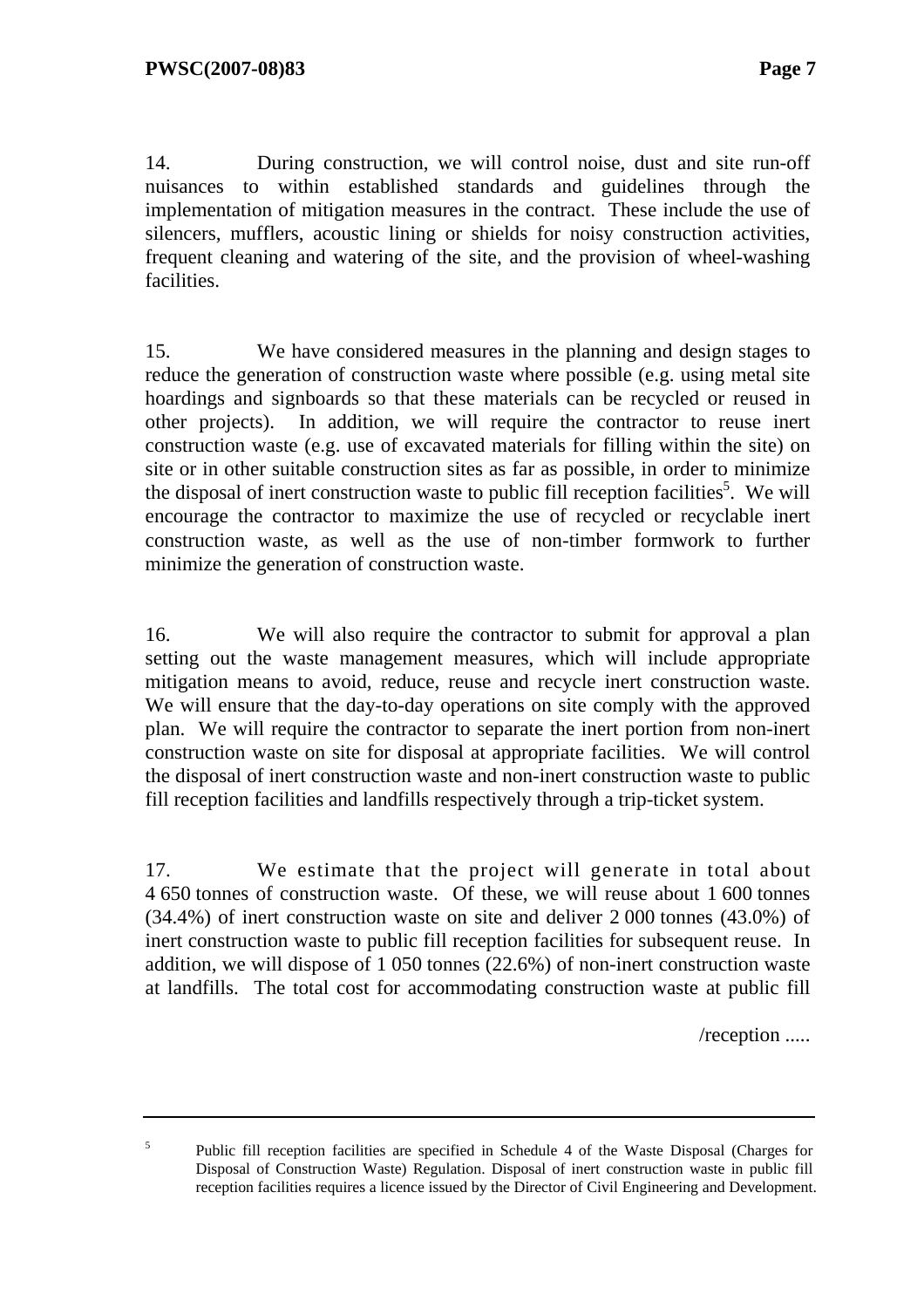reception facilities and landfill sites is estimated to be \$185,250 for this project (based on a unit cost of \$27/tonne for disposal at public fill reception facilities and \$125/tonne<sup>6</sup> at landfills).

#### **ENERGY CONSERVATION MEASURES**

18. This project has adopted various forms of energy efficient features  $including -$ 

- (a) T5 energy efficient fluorescent tubes with electronic ballast and lighting control by daylight sensor will be adopted in all offices and rooms at the perimeter of the building;
- (b) heat recovery fresh air pre-conditioners for air-conditioned rooms; and
- (c) automatic on/off switching of lighting and ventilation fan inside the lift.

19. For greening features, the roof of extension and terraces will be landscaped for environmental and amenity benefits.

20. The total estimated additional cost for adoption of the energy efficient and greening features is around \$989,000, which has been incorporated into the cost estimate for this project. There will be about 8% energy savings in the annual energy consumption.

### **HERITAGE IMPLICATIONS**

21. This project will not affect any heritage site, i.e. all declared monuments, proposed monument, graded historic sites/buildings, sites of archaeological interests and Government historic sites identified by the Antiquities and Monuments Office.

/**LAND** .....

<sup>6</sup> This estimate has taken into account the cost for developing, operating and restoring the landfills after they are filled and the aftercare required. It does not include the land opportunity cost for existing landfill sites (which is estimated at  $$90/m<sup>3</sup>$ ), nor the cost to provide new landfills (which is likely to be more expensive), when the existing ones are filled.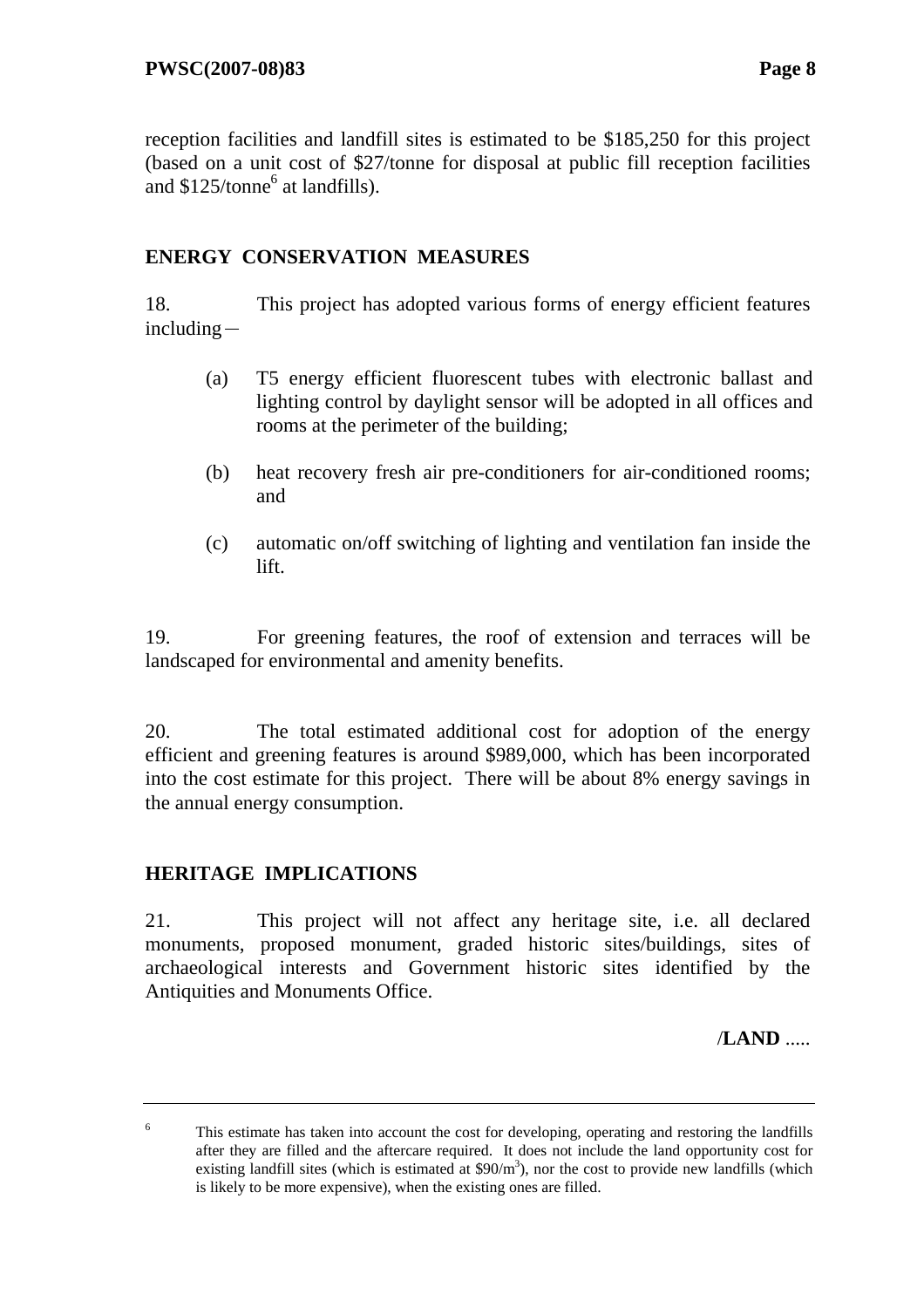### **LAND ACQUISITION**

22. The project does not require any land acquisition.

#### **BACKGROUND INFORMATION**

23. We upgraded **346EP** to Category B in January 2007. We engaged an architectural consultant in July 2007 to undertake the detailed design and PER. We engaged a quantity surveying consultant in November 2007 to prepare tender documents. The total cost of the above consultancy services and works is about \$2.3 million. We charged this amount to block allocation **Subhead 3100GX** "Project feasibility studies, minor investigations and consultants' fees for items in Category D of the Public Works Programme". The architectural consultant has completed the detailed design and PER. The quantity surveying consultant is finalising the tender documents.

24. The proposed works will involve removal of 56 trees including felling of 23 trees and replanting of 33 trees within the project site. All trees to be removed are not important trees<sup>7</sup>. We will incorporate planting proposals as part of the project, including estimated quantities of 33 trees and 1 500 shrubs.

/25. .....

7 "Important trees" refer to trees in the Register of Old and Valuable Trees, or any other trees that meet one or more of the following criteria –

(a) trees of 100 years old or above;

<sup>(</sup>b) trees of cultural, historical or memorable significance e.g. Fung Shui tree, tree as landmark of monastery or heritage monument, and trees in memory of an important person or event;

<sup>(</sup>c) trees of precious or rare species;

<sup>(</sup>d) trees of outstanding form (taking account of overall tree sizes, shape and any special features) e.g. trees with curtain like aerial roots, trees growing in unusual habitat; or

<sup>(</sup>e) trees with trunk diameter equal or exceeding 1.0 metre (measured at 1.3 metre above ground level), or with height/canopy spread equal or exceeding 25 metres.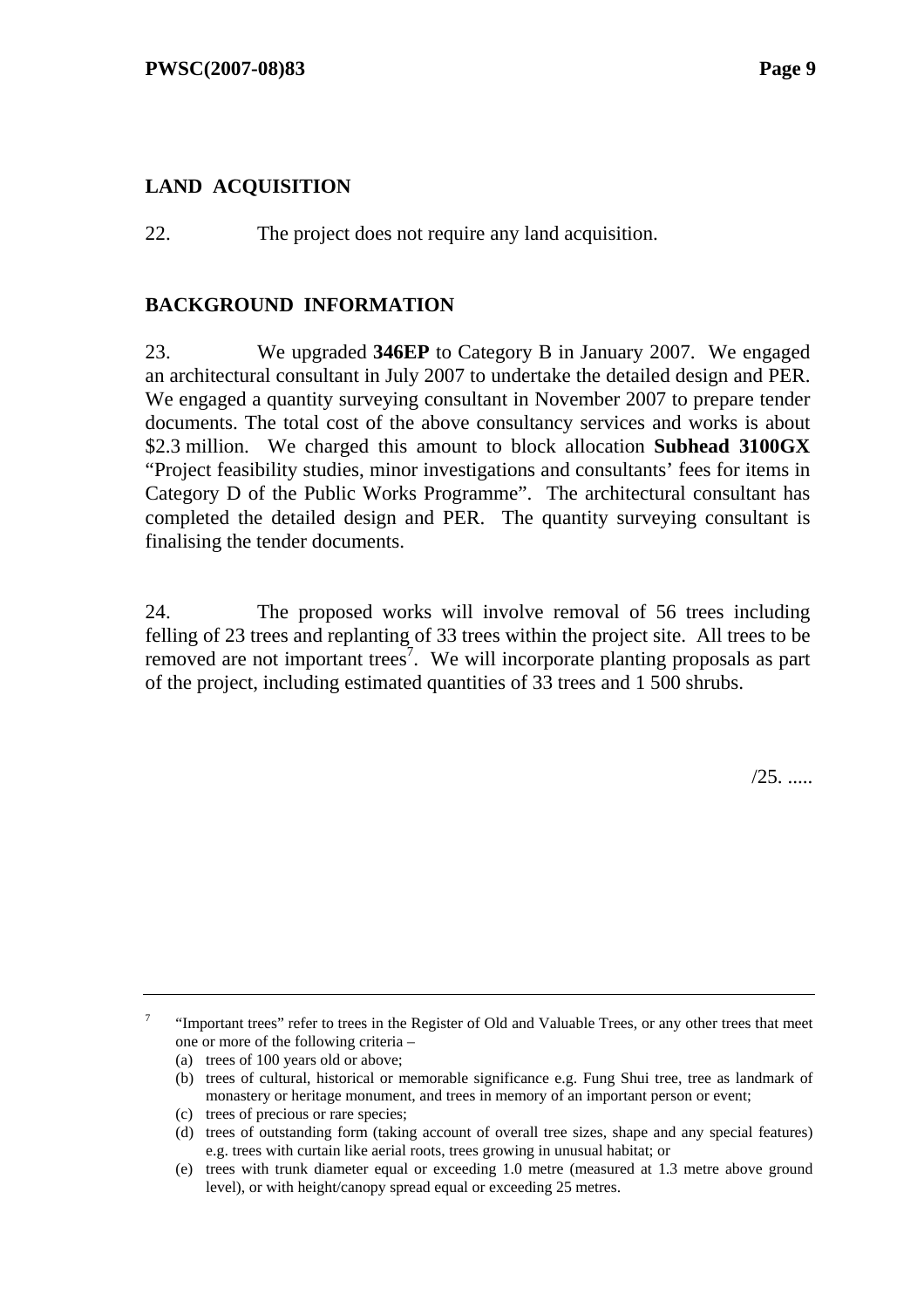25. We estimate that the proposed works will create about 87 jobs (76 for labourers and another 11 for professional/technical staff) providing a total employment of 1 485 man-months.

--------------------------------------

Education Bureau February 2008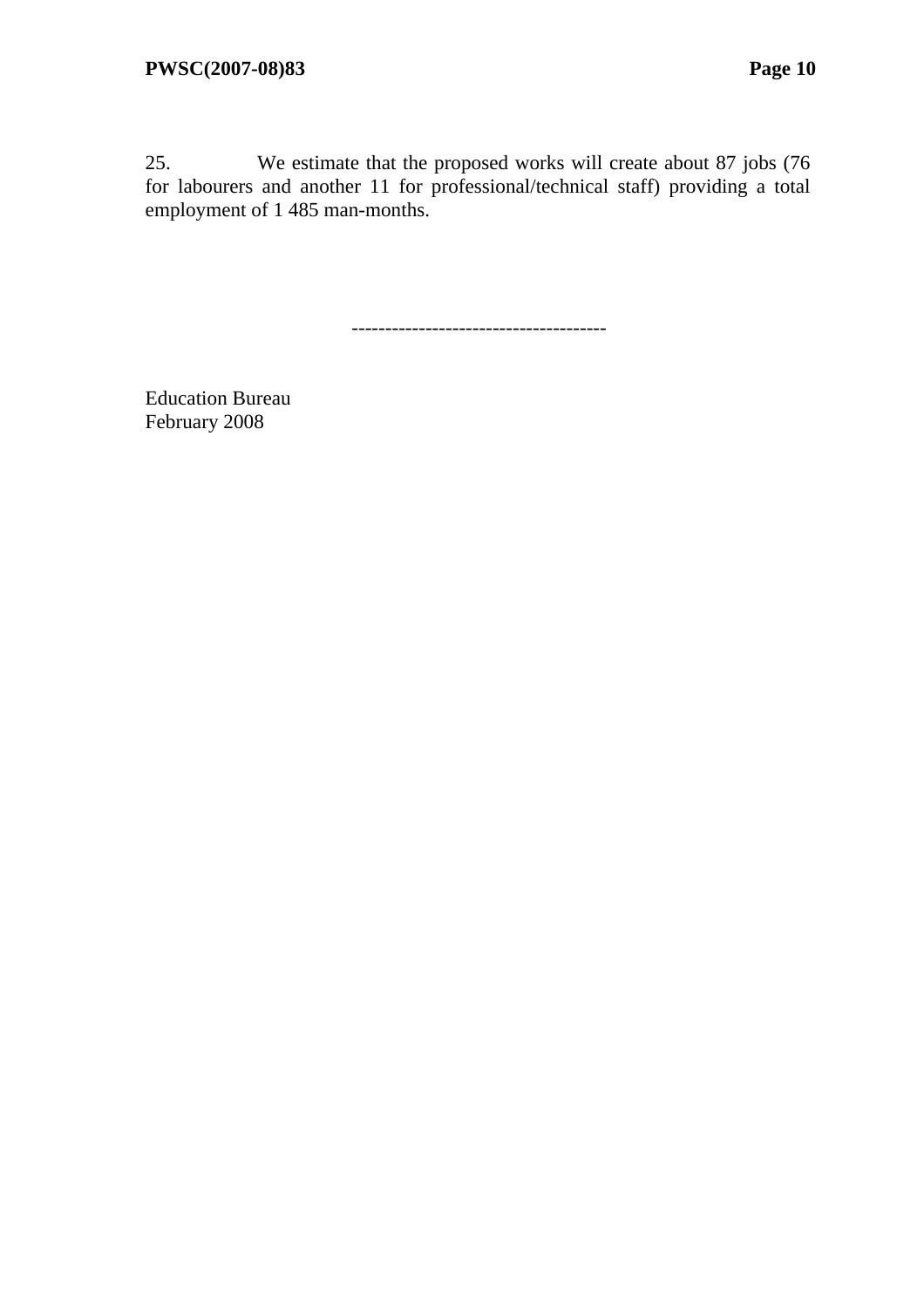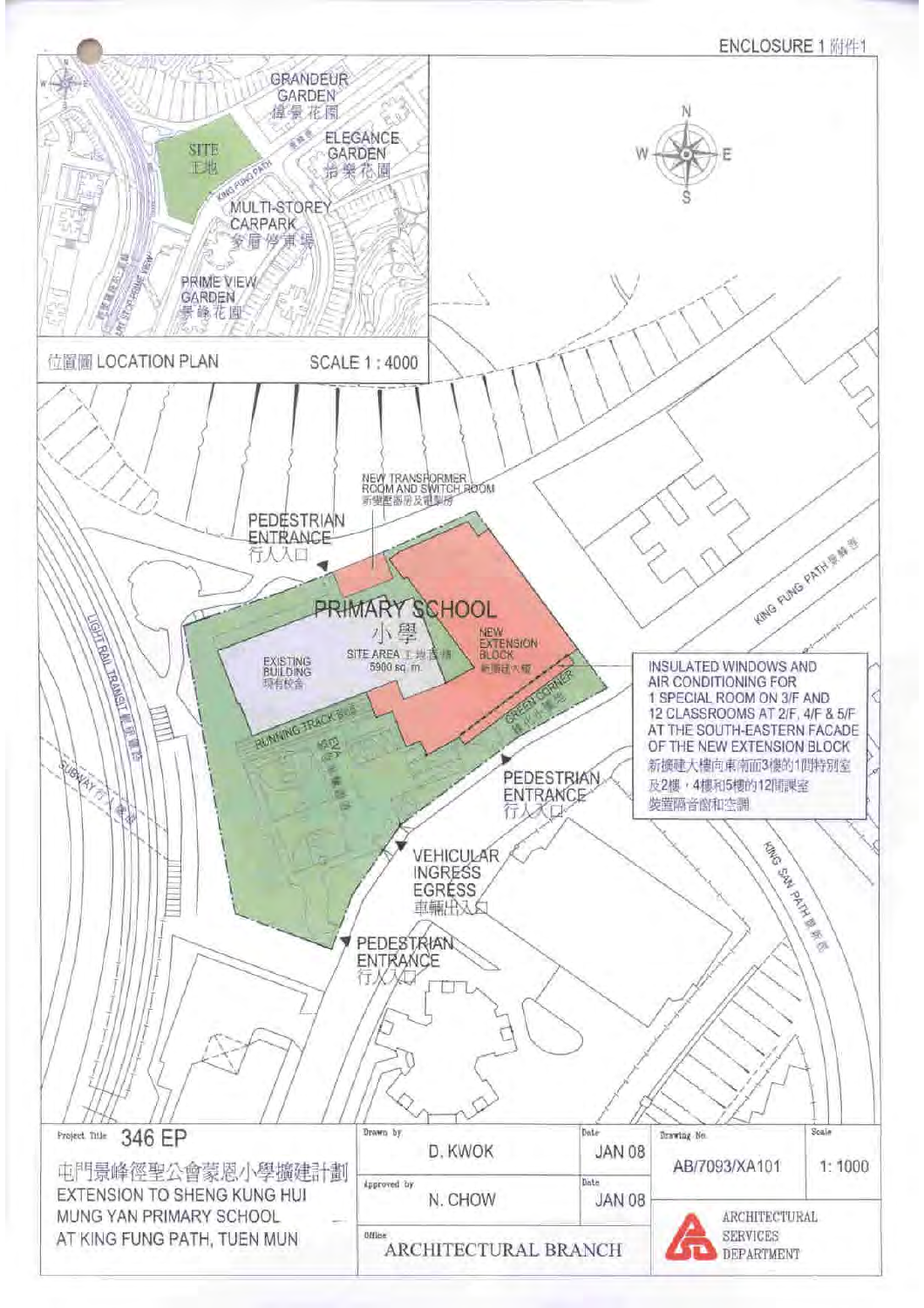



VIEW OF THE SCHOOL PREMISES FROM SOUTHERN DIRECTION (ARTIST'S IMPRESSION) 從南面望向校舍的構思圖



VIEW OF THE SCHOOL PREMISES FROM NORTHERN DIRECTION (ARTIST'S IMPRESSION) 從北面望向校舍的構思圖

| 346 FP<br>Project Title                                                           | Drawn by<br>D. KWOK            | Date<br>JAN 08                | Drawing No.<br>AB/7093/XA102 | Scale<br>N.T.S. |
|-----------------------------------------------------------------------------------|--------------------------------|-------------------------------|------------------------------|-----------------|
| 屯門景峰徑聖公會蒙恩小學擴建計劃<br><b>EXTENSION TO SHENG KUNG HUI</b><br>MUNG YAN PRIMARY SCHOOL | Approved by<br>N. CHOW         | Date<br><b>JAN 08</b>         | ARCHITECTURAL                |                 |
| AT KING FUNG PATH, TUEN MUN                                                       | Office<br>ARCHITECTURAL BRANCH | <b>SERVICES</b><br>DEPARTMENT |                              |                 |